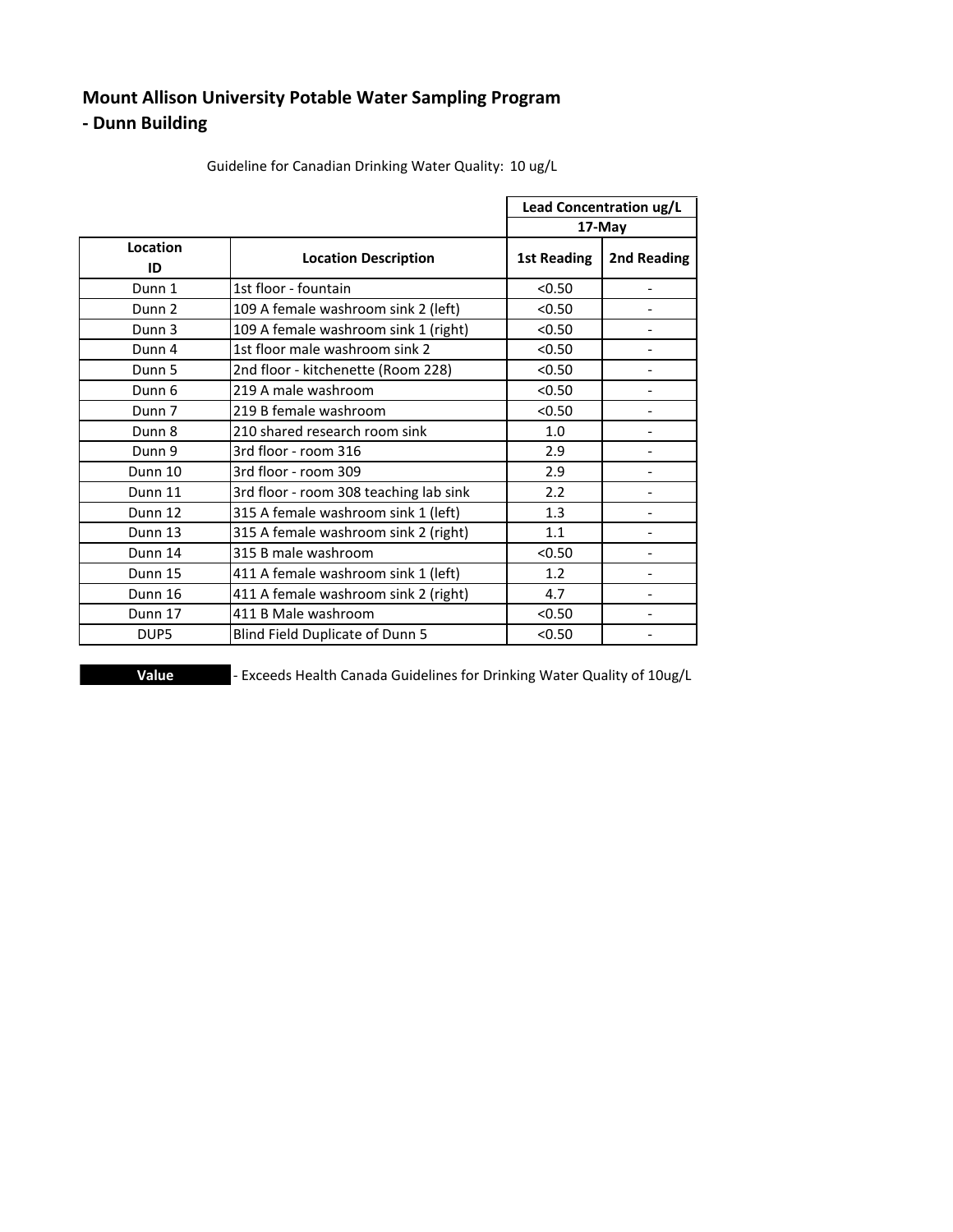#### **Mount Allison University Potable Water Sampling Program**

**- Edwards House**

|                  |                                         | Lead Concentration ug/L |                          |  |
|------------------|-----------------------------------------|-------------------------|--------------------------|--|
|                  |                                         |                         | 17-May                   |  |
| Location<br>ID   | <b>Location Description</b>             | <b>1st Reading</b>      | 2nd Reading              |  |
| Edwards 1        | 3rd floor - bathroom 1 (307 Right sink) | 29                      | < 0.50                   |  |
| Edwards 2        | 3rd floor - bathroom 2 (307 Left sink)  | 16                      | < 0.50                   |  |
| Edwards 3        | 3rd floor - bathroom 3 (316 Right)      | 12                      | 0.87                     |  |
| Edwards 4        | 3rd floor - bathroom 4 (316 Left)       | 12                      | < 0.50                   |  |
| Edwards 5        | 3rd floor - bathroom 5 (318 Right)      | 14                      | < 0.50                   |  |
| Edwards 6        | 3rd floor - bathroom 6 (318 Left)       | 5.4                     | $\overline{\phantom{a}}$ |  |
| Edwards 7        | 3rd floor - bathroom 7 (329 Right)      | 1.4                     |                          |  |
| Edwards 8        | 3rd floor - bathroom 8 (329 Left)       | 1.4                     | $\mathbb{L}$             |  |
| Edwards 9        | 3rd floor - kitchen 1 (327)             | 5.1                     | $\overline{\phantom{a}}$ |  |
| Edwards 10       | 3rd floor - kitchen 2 (315)             | 7.9                     | $\overline{\phantom{a}}$ |  |
| Edwards 11       | 2nd floor - bathroom 1 (229 Right)      | 5.8                     | $\overline{\phantom{a}}$ |  |
| Edwards 12       | 2nd floor - bathroom 2 (229 Left)       | 2.8                     |                          |  |
| Edwards 13       | 2nd floor - bathroom 3 (218 Right)      | 2.2                     | $\overline{\phantom{a}}$ |  |
| Edwards 14       | 2nd floor - bathroom 4 (218 Left)       | 4.1                     | $\overline{\phantom{a}}$ |  |
| Edwards 15       | 2nd floor - bathroom 5 (216 Right)      | 5.0                     |                          |  |
| Edwards 16       | 2nd floor - bathroom 6 (216 Left)       | 3.9                     | $\blacksquare$           |  |
| Edwards 17       | 2nd floor - bathroom 7 (207 Right)      | 8.4                     | $\overline{\phantom{a}}$ |  |
| Edwards 18       | 2nd floor - bathroom 8 (207 Left)       | 7.9                     | $\overline{\phantom{a}}$ |  |
| Edwards 19       | 2nd floor - kitchen 1 (215)             | 2.8                     | $\overline{a}$           |  |
| Edwards 20       | 2nd floor - kitchen 2 (227)             | 1.8                     | $\overline{\phantom{a}}$ |  |
| Edwards 24       | 1st floor - bathroom 4 (107 Right)      | 1.6                     | $\overline{\phantom{a}}$ |  |
| Edwards 25       | 1st floor - bathroom 5 (107 Left)       | 2.0                     | $\overline{\phantom{a}}$ |  |
| Edwards 26       | 1st floor - bathroom 6 (118 Right)      | 1.8                     | $\Box$                   |  |
| Edwards 27       | 1st floor - bathroom 7 (118 Left)       | 1.2                     | $\overline{\phantom{a}}$ |  |
| Edwards 28       | 1st floor - bathroom 8 (120 Right)      | 4.7                     | $\overline{\phantom{a}}$ |  |
| Edwards 29       | 1st floor - bathroom 9 (120 Left)       | 1.9                     | $\overline{\phantom{a}}$ |  |
| Edwards 30       | 1st floor - kitchen 1 (132)             | 2.7                     | $\overline{a}$           |  |
| Edwards 31       | 1st floor - kitchen 2 (110)             | 0.9                     | $\overline{\phantom{a}}$ |  |
| Edwards 32       | Basement kitchen (G13)                  | 1.5                     | $\overline{\phantom{a}}$ |  |
| Edwards 33       | Staff Bathroom (rm G12)                 | 5.4                     |                          |  |
| Edwards 34       | Bathroom G17 Sink left                  | 17                      | 0.87                     |  |
| Edwards 35       | Bathroom G17 Sink right                 | 3.4                     | $\blacksquare$           |  |
| Edwards 39       | Dons apartment kitchen                  | 1.5                     | $\overline{\phantom{a}}$ |  |
| Edwards 40       | Dons apartment washroom                 | 0.99                    | $\overline{\phantom{a}}$ |  |
| DUP <sub>6</sub> | Blind Field Duplicate of Edwards 9      | $5.5\,$                 | $\blacksquare$           |  |
| DUP7             | Blind Field Duplicate of Edwards 30     | 2.7                     | $\overline{a}$           |  |

Guideline for Canadian Drinking Water Quality: 10 ug/L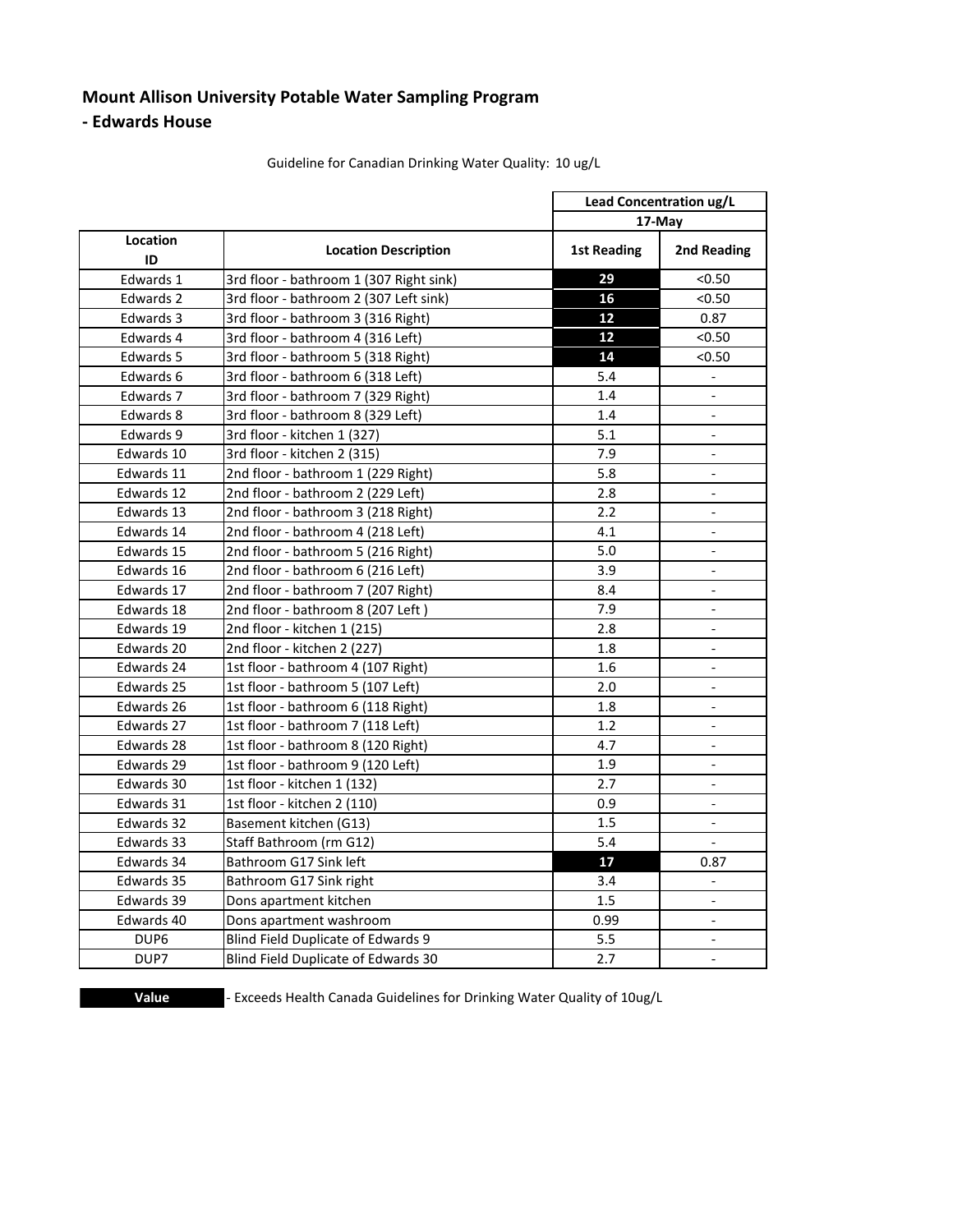# **Mount Allison University Potable Water Sampling Program**

## **- Facilities Management Building**

|                  |                               | Lead Concentration ug/L<br>17-May |             |
|------------------|-------------------------------|-----------------------------------|-------------|
|                  |                               |                                   |             |
| Location         | <b>Location Description</b>   | <b>1st Reading</b>                | 2nd Reading |
| ID               |                               |                                   |             |
| FM <sub>1</sub>  | Kitchen 110                   | 0.80                              |             |
| FM <sub>2</sub>  | Main floor men's washroom     | 2.8                               |             |
| FM <sub>3</sub>  | Main floor women's washroom   | 1.6                               |             |
| FM <sub>4</sub>  | Ground floor washroom         | 0.77                              |             |
| FM <sub>5</sub>  | Kitchen G8                    | 0.58                              |             |
| FM <sub>6</sub>  | <b>HVAC</b> shop              | 1.9                               |             |
| FM <sub>7</sub>  | <b>Plumbing Shop</b>          | 19                                | < 0.50      |
| FM <sub>8</sub>  | Kitchen Heating Plant         | 1.6                               |             |
| DUP <sub>1</sub> | Blind Field Duplicate of FM 7 | 18                                |             |

Guideline for Canadian Drinking Water Quality: 10 ug/L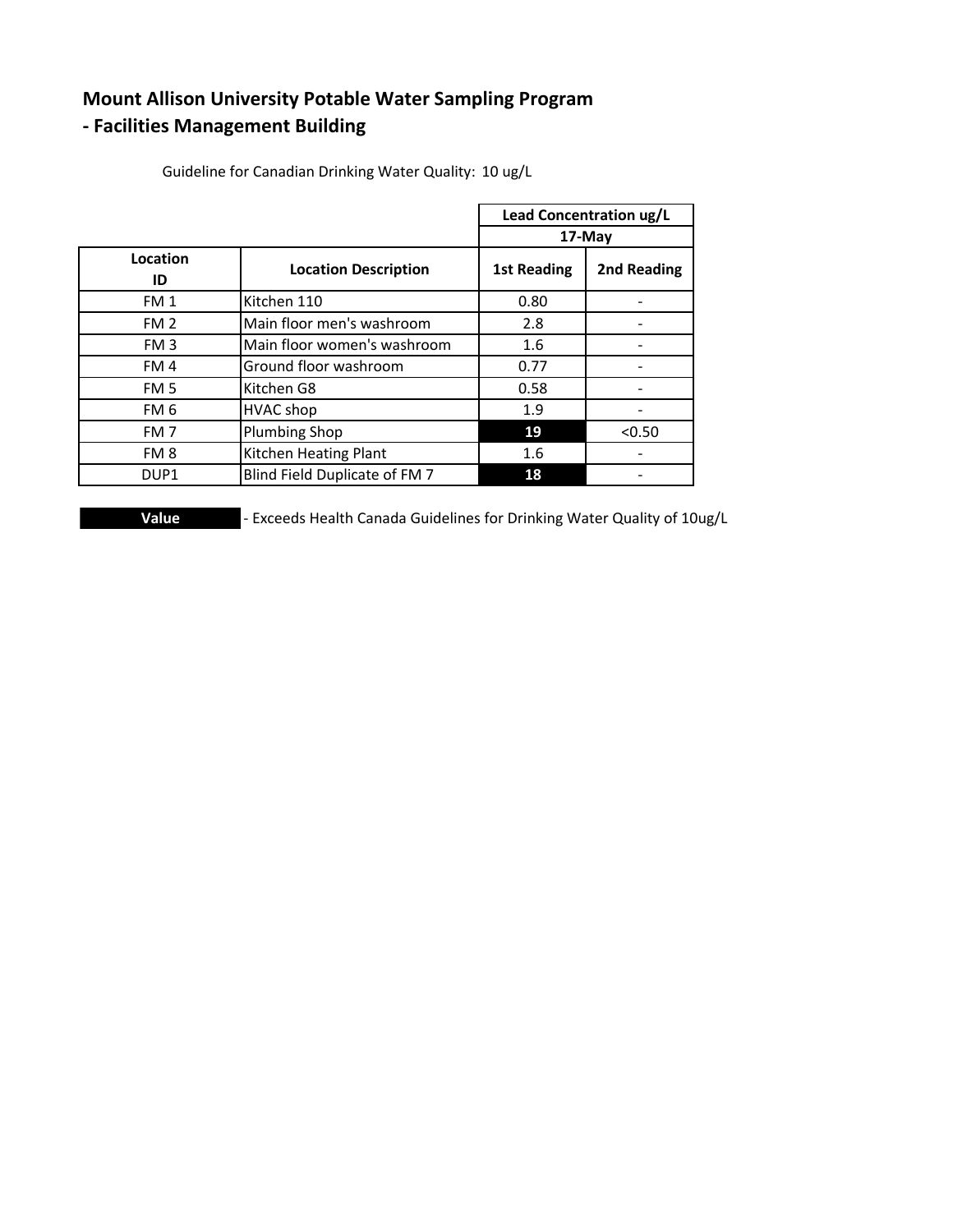## **Mount Allison University Potable Water Sampling Program - Fawcett Building**

|                  |                                     | Lead Concentration ug/L |                          |
|------------------|-------------------------------------|-------------------------|--------------------------|
|                  |                                     | 17-May                  |                          |
| Location         | <b>Location Description</b>         | <b>1st Reading</b>      | 2nd Reading              |
| ID               |                                     |                         |                          |
| Fawcett 1        | Grounds shop - Kitchen              | < 0.50                  | $\overline{\phantom{0}}$ |
| Fawcett 2        | Grounds shop - Water fountain       | < 0.50                  |                          |
| DUP <sub>2</sub> | Blind Field Duplicated of Fawcett 2 | < 0.50                  |                          |

Guideline for Canadian Drinking Water Quality: 10 ug/L